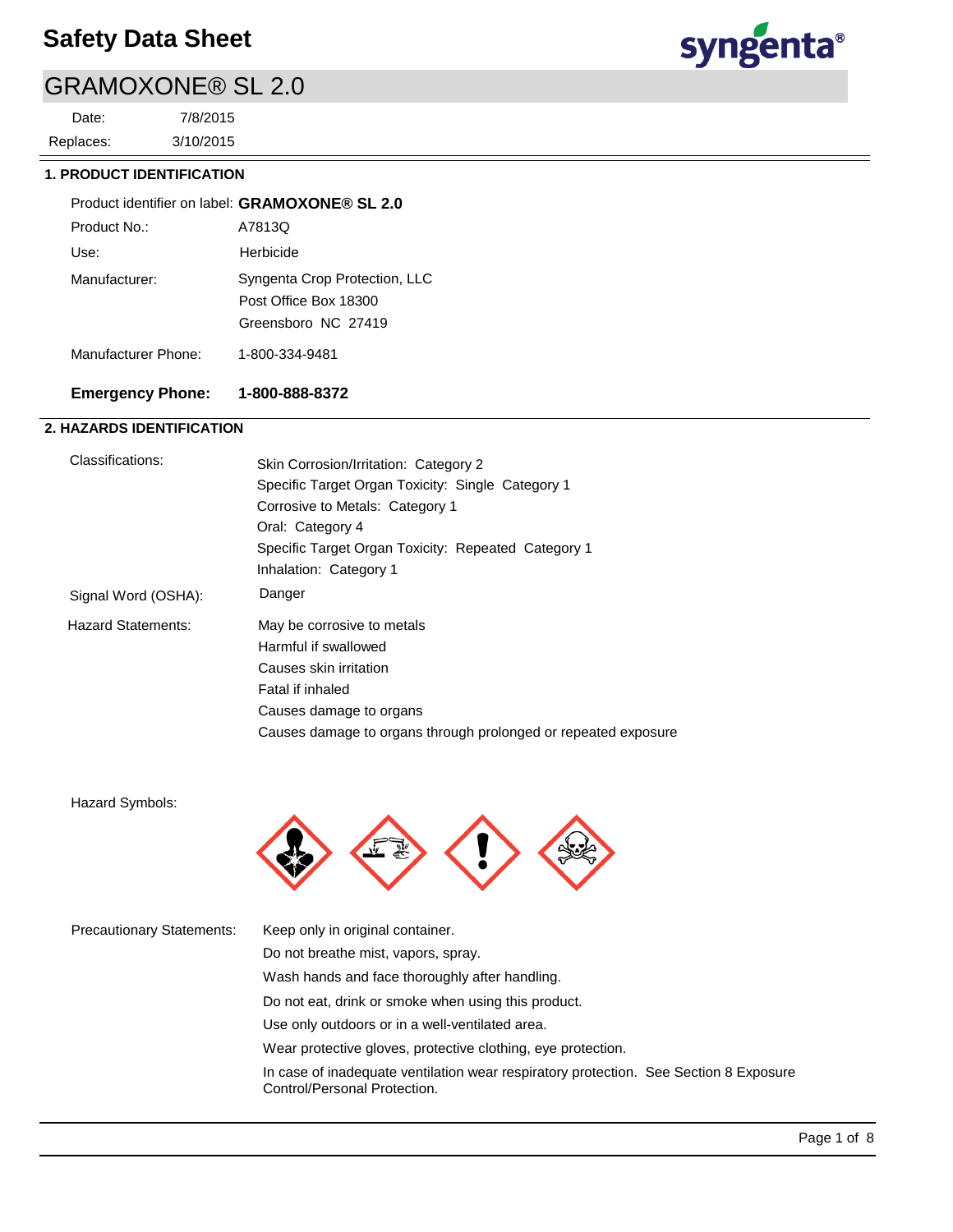# GRAMOXONE® SL 2.0





|                                 | If swallowed: Call a poison center, doctor or Syngenta if you feel unwell. Rinse mouth.                             |
|---------------------------------|---------------------------------------------------------------------------------------------------------------------|
|                                 | If on skin: Wash with plenty of soap and water.                                                                     |
|                                 | If skin irritation occurs: Get medical advice.                                                                      |
|                                 | If inhaled: Remove person to fresh air and keep comfortable for breathing.                                          |
|                                 | If exposed or concerned: Call a poison center, doctor or Syngenta.                                                  |
|                                 | Immediately call a poison center, doctor or Syngenta.                                                               |
|                                 | Get medical advice if you feel unwell.                                                                              |
|                                 | Specific treatment is urgent (see Section 4 First Aid Measures).                                                    |
|                                 | Take off contaminated clothing and wash it before reuse.                                                            |
|                                 | Absorb spillage to prevent material damage.                                                                         |
|                                 | Store locked up.                                                                                                    |
|                                 | Store in corrosive resistant plastic, plastic-lined steel, stainless steel or fiberglass<br>container.              |
|                                 | Dispose of contents and container in accordance with local regulations.                                             |
| <b>Other Hazard Statements:</b> | Flammable hydrogen gas may be formed on contact with incompatible<br>metals. See "Conditions to Avoid", Section 10. |

# **3. COMPOSITION/INFORMATION ON INGREDIENTS**

| Chemical Name                                   | Common Name         | <b>CAS Number</b> | Concentration |
|-------------------------------------------------|---------------------|-------------------|---------------|
| Other ingredients                               | Other ingredients   | Trade Secret      | 69.9%         |
| $(1,1)$ -dimethyl-4,4'-bipyridinium dichloride) | Paraguat Dichloride | 1910-42-5         | 30.1%         |

Ingredients not precisely identified are proprietary or non-hazardous. Values are not product specifications.

# **4. FIRST AID MEASURES**

Have the product container, label or Safety Data Sheet with you when calling Syngenta (800-888-8372), a poison contol center or doctor, or going for treatment.

| Ingestion:    | SPEED IS ESSENTIAL. Immediate medical attention is required. If available, give an adsorbent such as<br>activated charcoal, bentonite or Fuller's Earth.<br>Call a poison control center or doctor immediately for treatment advice.<br>Do not give anything by mouth to an unconscious person. |
|---------------|-------------------------------------------------------------------------------------------------------------------------------------------------------------------------------------------------------------------------------------------------------------------------------------------------|
| Eye Contact:  | If in eyes: Hold eye open and rinse slowly and gently with water for 15-20 minutes. Remove contact lenses, if<br>present, after 5 minutes, then continue rinsing eye. Call Syngenta (800-888-8372), a poison control center or<br>doctor for treatment advice.                                  |
| Skin Contact: | If on skin or clothing: Take off contaminated clothing. Rinse skin immediately with plenty of water for 15-20<br>minutes. Call Syngenta (800-888-8372), a poison control center or doctor for treatment advice.                                                                                 |
| Inhalation:   | Move person to fresh air.<br>The odor of this product is from the stenching agent, which has been added, not from the paraquat.<br>If person is not breathing, call 911 or an ambulance.<br>Call a poison control center or doctor for further treatment advice.                                |
|               | Most important symptoms/effects:                                                                                                                                                                                                                                                                |

Skin irritation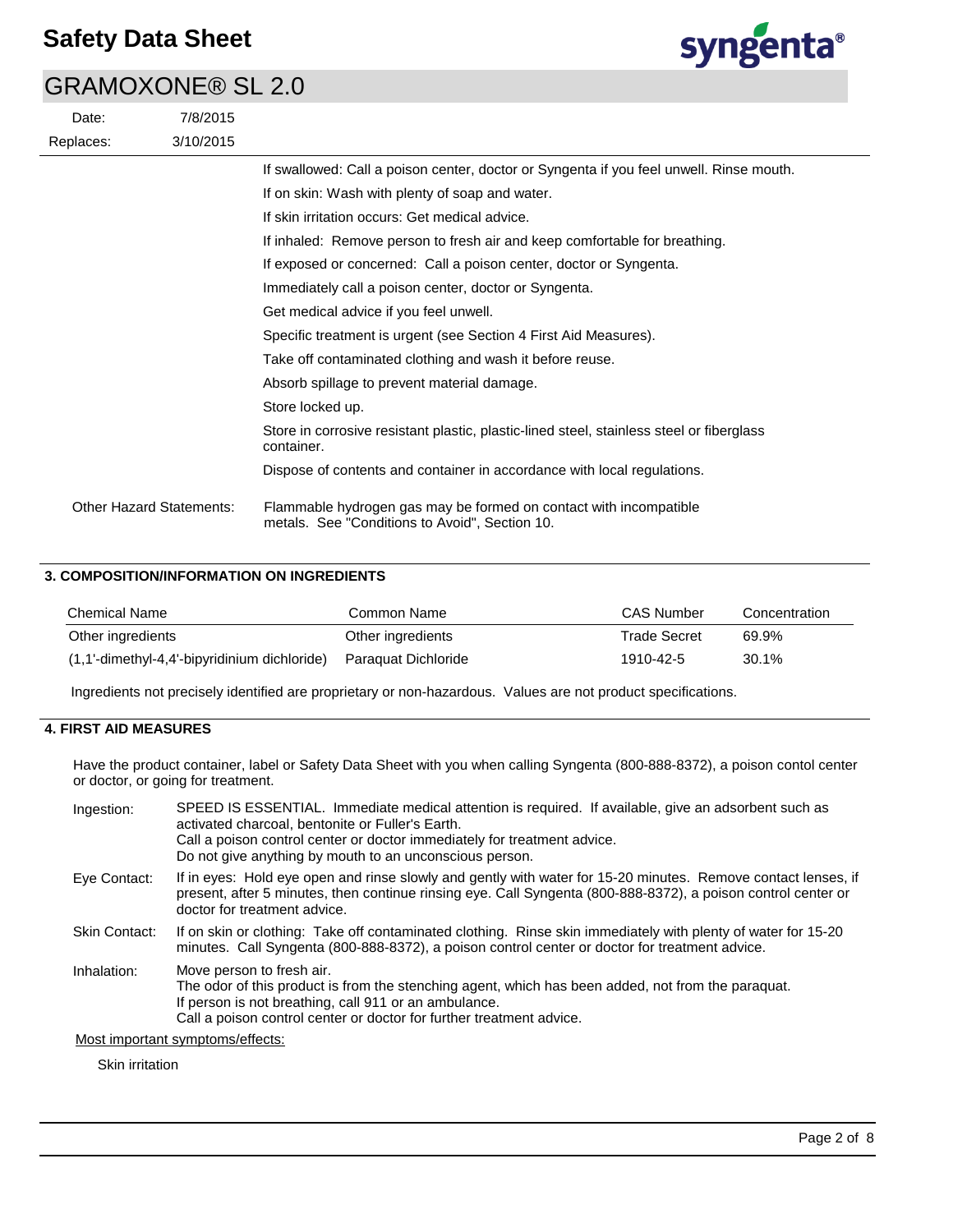# GRAMOXONE® SL 2.0

| Date:     | 7/8/2015  |
|-----------|-----------|
| Replaces: | 3/10/2015 |

syngenta®

Indication of immediate medical attention and special treatment needed:

Refer to the booklet 'Paraquat Poisoning. A Practical guide to Diagnosis, First Aid and Hospital Treatment'. (http://www.syngenta.com/pqmedguide/) Administer either activated charcoal (100 g for adults or 2 g/kgbody weight in children) or Fuller's Earth (15% solution; 1 liter for adults or 15 ml/kg body weight in children). NOTE: The use of gastric lavage without administration of an adsorbent has not shown any clinical benefit. Do not use supplemental oxygen. Eye splashes from concentrated material should be treated by an eve specialist after initial treatment. With the possibility of late onset corneal ulceration, it is advised that patients with paraquat eye injuries are reviewed by an eye specialist the day after first presentation. Use treatment that is appropriate for chemical burns. Intact skin is an effective barrier to paraquat, however, contact with irritated or cut skin or repeated contact with intact skin may result in poisoning.

## **5. FIRE FIGHTING MEASURES**

Suitable (and unsuitable) extinguishing media:

Use dry chemical, foam or CO2 extinguishing media. If water is used to fight fire, dike and collect runoff.

Specific Hazards:

Hydrolyzes in alkaline media. This product reacts with aluminum to produce hydrogen gas. Do not mix or store in containers or systems made of aluminum or having aluminum fittings.

During a fire, irritating and possibly toxic gases may be generated by thermal decomposition or combustion.

Special protective equipment and precautions for firefighters:

Wear full protective clothing and self-contained breathing apparatus. Evacuate nonessential personnel from the area to prevent human exposure to fire, smoke, fumes or products of combustion.

# **6. ACCIDENTAL RELEASE MEASURES**

Personal precautions, protective equipment, and emergency procedures:

Follow exposure controls/personal protection outlined in Section 8.

Methods and materials for containment and cleaning up:

Untreated spilled material can dry to a highly irritating dust.

Control the spill at its source. Contain the spill to prevent from spreading or contaminating soil or from entering sewage and drainage systems or any body of water. Clean up spills immediately, observing precautions outlined in Section 8. Cover entire spill with absorbing material and place into compatible disposal container. Scrub area with hard water detergent (e.g. commercial products such as Tide, Joy, Spic and Span). Pick up wash liquid with additional absorbent and place into compatible disposal container. Once all material is cleaned up and placed in a disposal container, seal container and arrange for disposition.

## **7. HANDLING AND STORAGE**

Precautions for safe handling:

Store above 32°F (0°C).

Avoid contact with skin and eyes. Avoid inhalation of high concentrations of dusts. Avoid inhalation of liquid aerosols. Empty container retains product residue. Triple rinse, or equivalent, empty container, return rinse water to dilution mixture, and dispose of dilution mixture as a hazardous waste if it cannot be disposed of by use according to label instructions. Do not reuse container.

Store the material in a well-ventilated, secure area out of reach of children and domestic animals. Do not store food, beverages or tobacco products in the storage area. Prevent eating, drinking, tobacco use, and cosmetic application in areas where there is a potential for exposure to the material. Wash thoroughly with soap and water after handling.

Conditions for safe storage, including any incompatibilities: Store locked up.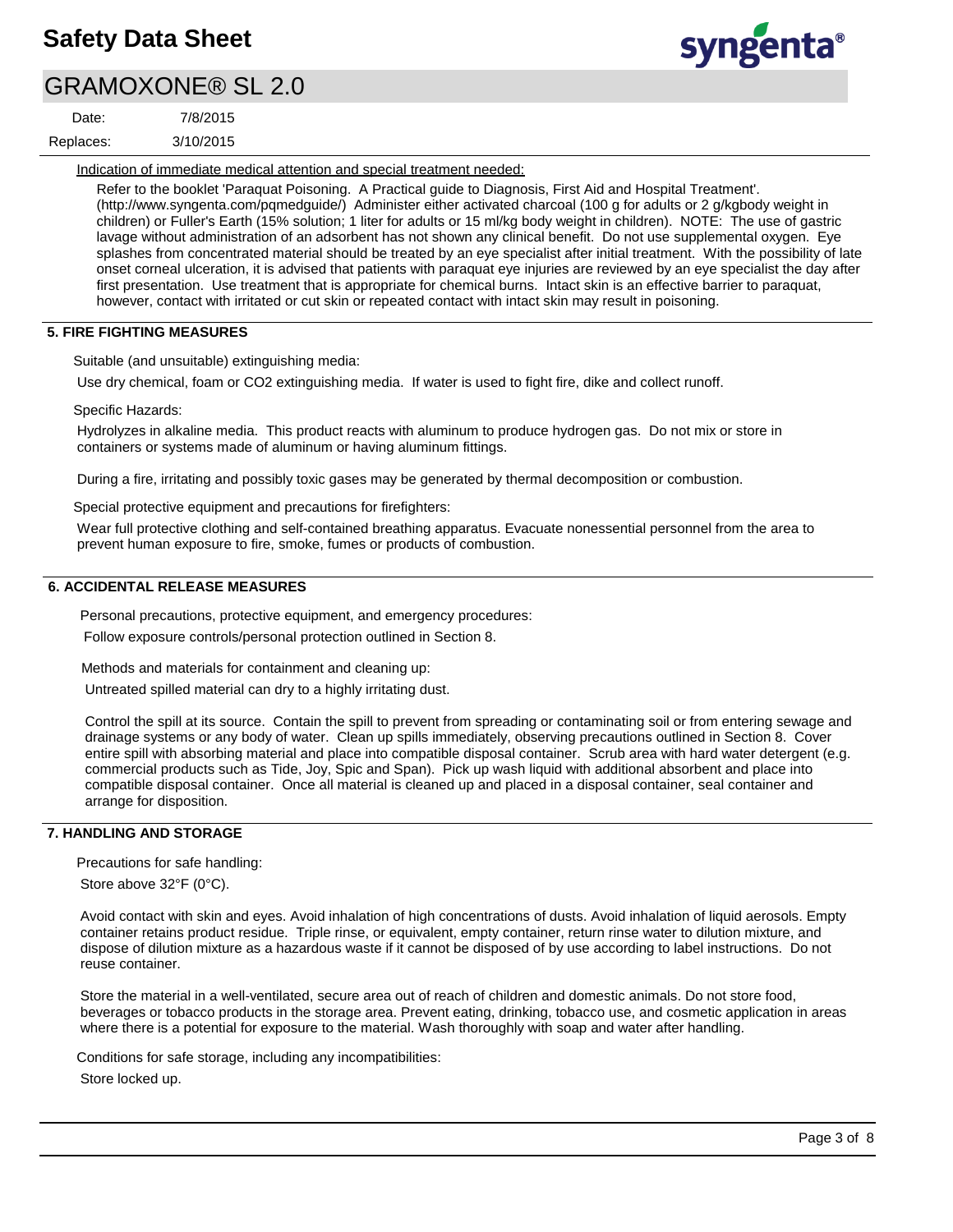# GRAMOXONE® SL 2.0

3/10/2015 7/8/2015 Replaces: Date:

# **8. EXPOSURE CONTROLS/PERSONAL PROTECTION**

## **THE FOLLOWING RECOMMENDATIONS FOR EXPOSURE CONTROLS/PERSONAL PROTECTION ARE INTENDED FOR THE MANUFACTURE, FORMULATION AND PACKAGING OF THIS PRODUCT.**

## **FOR COMMERCIAL APPLICATIONS AND/OR ON-FARM APPLICATIONS CONSULT THE PRODUCT LABEL.**

Occupational Exposure Limits:

| <b>Chemical Name</b> | <b>OSHA PEL</b>                                              | <b>ACGIH TLV</b> | Other                                                                                 | Source         |
|----------------------|--------------------------------------------------------------|------------------|---------------------------------------------------------------------------------------|----------------|
| Other ingredients    | Not Applicable                                               | Not Applicable   | Not Applicable                                                                        | Not Applicable |
| Paraguat Dichloride  | 0.5 mg/m <sup>3</sup> TWA (respirable;<br>skin; as paraguat) | Not Established  | $0.01$ mg/m <sup>3</sup> TWA<br>$(inhalable)$ ; $0.03$<br>$mq/m3$ STEL<br>(inhalable) | Syngenta       |

## Appropriate engineering controls:

Use effective engineering controls to comply with occupational exposure limits (if applicable).

### Individual protection measures:

### Ingestion:

Store the material in a well-ventilated area out of the reach of children and domestic animals. Do not store food, beverages, or tobacco products in the storage area. Prevent eating, drinking, tobacco usage and cosmetic application in areas where there is a potential for exposure to the material. Always wash thoroughly after handling.

### Eye Contact:

To avoid eye contact, wear safety glasses with side shields or chemical goggles.

### Skin Contact:

This product is FIFRA regulated. Refer to product labeling for end-user Personal Protection requirements. When handling or when exposure to concentrate is possible, wear: long-sleeved shirt and long pants, waterproof gloves, shoes and socks, face shield and chemical-resistant apron. Remove any contaminated clothing promptly. Syngenta conducted ASTM permeation tests using PVC gloves (0.2mm thickness) and showed no breakthrough of the product after eight hours of testing.

## Inhalation:

Use process enclosures, local exhaust ventilation, or other engineering controls to keep airborne levels below exposure limits. The potential for overexposure in manufacturing operations is low. However, a NIOSH-certified combination airpurifying respirator with an N, P or R 95 or HE class filter and an organic vapor cartridge may be permissible under certain circumstances where airborne concentrations are expected to exceed exposure limits (for example, where spray mists may be generated). Protection provided by air-purifying respirators is limited. Use a pressure demand atmosphere-supplying respirator if there is any potential for uncontrolled release, exposure levels are not known, or under any other circumstances where air-purifying respirators may not provide adequate protection.

### **9. PHYSICAL AND CHEMICAL PROPERTIES**

Odor: Characteristic, strong Appearance: Bluish green liquid pH: 6.5 - 7.5 (100% @ 68 - 77°F) Initial boiling point and boiling range: Not Available Melting point/freezing point: Not Available Odor Threshold: Not Available Not Available Flash Point (Test Method): 103°C Flammable Limits (% in Air):

syngenta®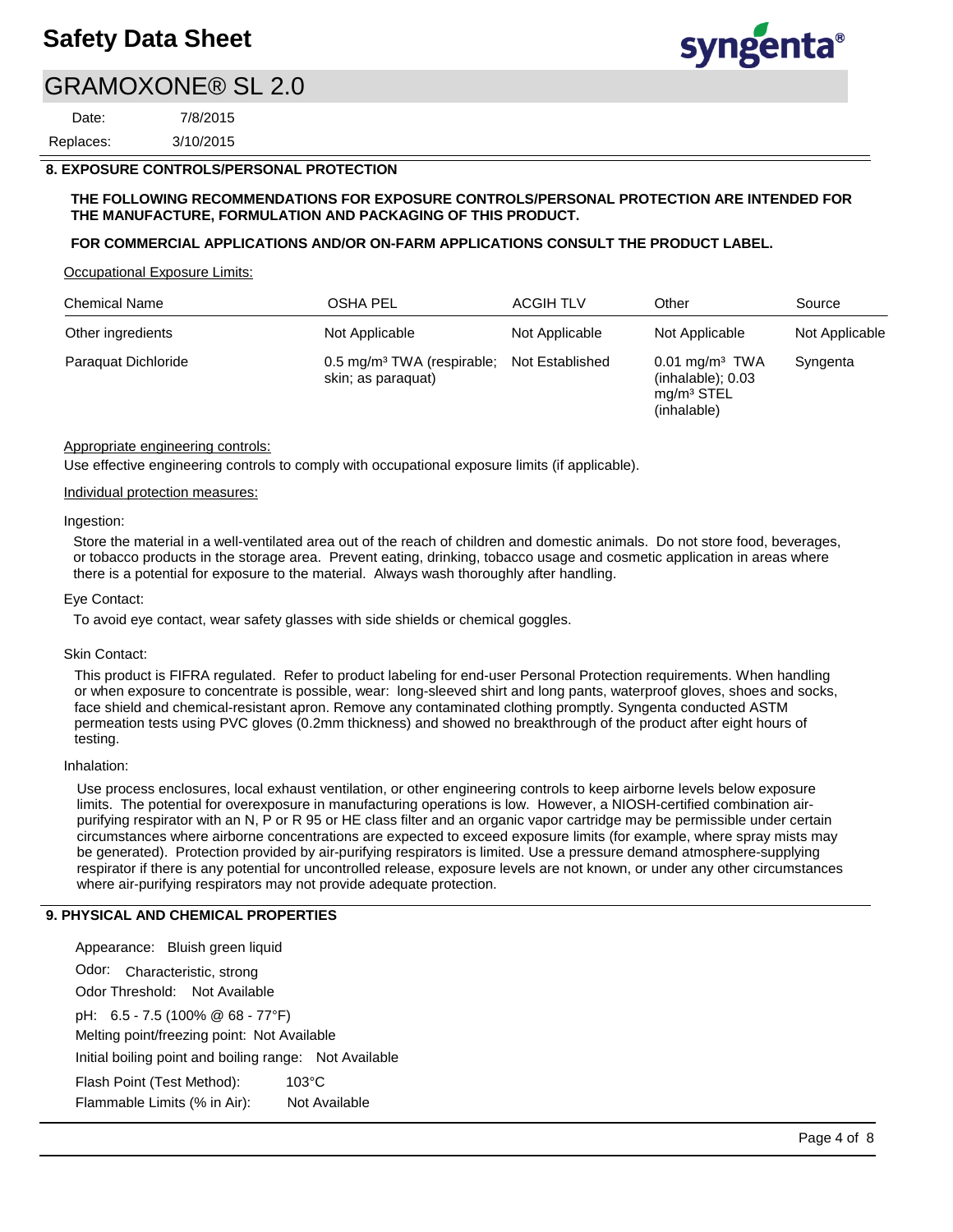

# GRAMOXONE® SL 2.0

|           | Date:                        | 7/8/2015                                                |                                           |
|-----------|------------------------------|---------------------------------------------------------|-------------------------------------------|
| Replaces: |                              | 3/10/2015                                               |                                           |
|           | Flammability:                |                                                         | Not Available                             |
|           |                              | Vapor Pressure: Paraquat Dichloride                     | 7.5 x 10(-8) mmHg @ 77°F (25°C)           |
|           | Vapor Density: Not Available |                                                         |                                           |
|           |                              | Relative Density: 1.07 - 1.13 g/ml @ 68°F; 9.12 lbs/gal |                                           |
|           | Solubility (ies):            |                                                         | Paraquat Dichloride 620 g/l @ 68°F (20°C) |
|           |                              | Partition coefficient: n-octanol/water: Not Avaliable   |                                           |
|           |                              | Autoignition Temperature: Not Available                 |                                           |
|           | Decomposition Temperature:   | Not Available                                           |                                           |
|           | Viscosity: Not Available     |                                                         |                                           |
|           | Other: None                  |                                                         |                                           |
|           |                              |                                                         |                                           |
|           |                              |                                                         |                                           |

# **10. STABILITY AND REACTIVITY**

| Reactivity:<br>Not reactive.                                        |                                                                                                                                                                                                                                                       |                                                                     |  |
|---------------------------------------------------------------------|-------------------------------------------------------------------------------------------------------------------------------------------------------------------------------------------------------------------------------------------------------|---------------------------------------------------------------------|--|
| Chemical stability: Stable under normal use and storage conditions. |                                                                                                                                                                                                                                                       |                                                                     |  |
| Possibility of hazardous reactions: Will not occur.                 |                                                                                                                                                                                                                                                       |                                                                     |  |
|                                                                     | Conditions to Avoid: Store above 32°F (0°C).<br>Stable in acidic and neutral solution. Decomposed by alkali and in the presence of<br>U.V. light. Compound inactivated by adsorption onto inert clay.                                                 |                                                                     |  |
| Incompatible materials:                                             | None known.                                                                                                                                                                                                                                           |                                                                     |  |
|                                                                     | <b>Hazardous Decomposition Products:</b><br>Combustion products of dry material: Carbon dioxide, carbon monoxide, chlorine,<br>hydrogen chloride, possible trace amounts of phosgene, nitrogen oxides, ammonia,<br>and other toxic and noxious fumes. |                                                                     |  |
| <b>11. TOXICOLOGICAL INFORMATION</b>                                |                                                                                                                                                                                                                                                       |                                                                     |  |
| Health effects information                                          |                                                                                                                                                                                                                                                       |                                                                     |  |
| Likely routes of exposure:                                          | Dermal, Inhalation                                                                                                                                                                                                                                    |                                                                     |  |
| Symptoms of exposure:                                               | Skin irritation, Respiratory irritation                                                                                                                                                                                                               |                                                                     |  |
|                                                                     | Delayed, immediate and chronic effects of exposure:                                                                                                                                                                                                   | Kidney, liver damage, Skin irritation, Respiratory irritation       |  |
|                                                                     | Numerical measures of toxicity (acute toxicity/irritation studies (finished product))                                                                                                                                                                 |                                                                     |  |
| Ingestion:                                                          | Oral (LD50 Female Rat) :                                                                                                                                                                                                                              | 1098 mg/kg body weight                                              |  |
| Dermal:                                                             | Dermal (LD50 Rat):                                                                                                                                                                                                                                    | > 2000 mg/kg body weight                                            |  |
| Inhalation:                                                         | Inhalation (LC50 Rat) :                                                                                                                                                                                                                               | 0.0006 mg/l air - 4 hours (data based on<br>similar formulation[s]) |  |
| Eye Contact:                                                        | Mildly Irritating (Rabbit)                                                                                                                                                                                                                            |                                                                     |  |
| <b>Skin Contact:</b>                                                | Moderately Irritating (Rabbit)                                                                                                                                                                                                                        |                                                                     |  |
| <b>Skin Sensitization:</b>                                          | Not a Sensitizer (Guinea Pig)                                                                                                                                                                                                                         |                                                                     |  |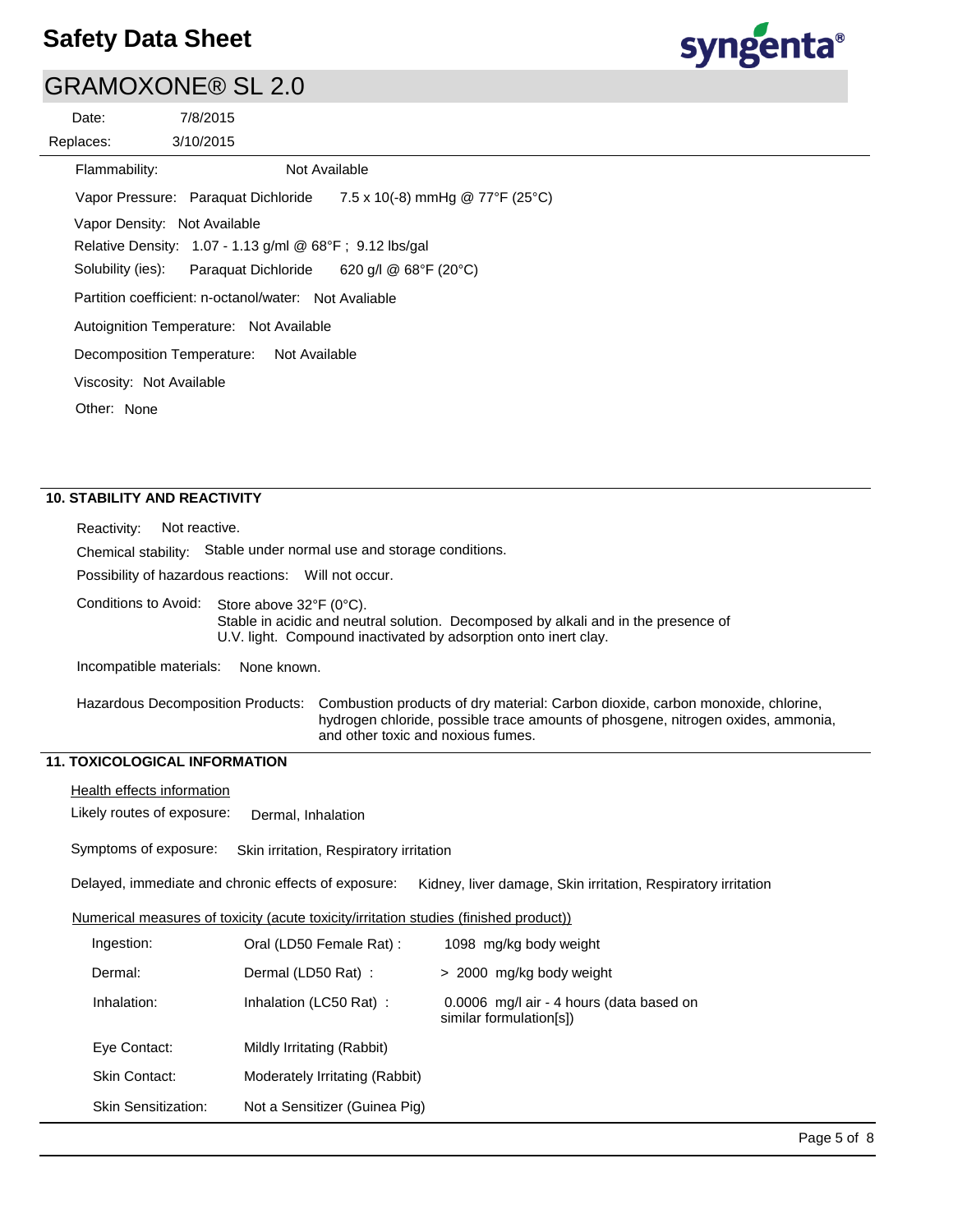# GRAMOXONE® SL 2.0

| Date:     | 7/8/2015  |
|-----------|-----------|
| Replaces: | 3/10/2015 |



## Reproductive/Developmental Effects

Paraquat Dichloride: A 3-generation reproduction study showed no evidence of fertility or reproductive effects at doses below that causing maternal toxicity. Reproductive NOEL was above 7.5 mg/kg/day, the highest dose level.

## Chronic/Subchronic Toxicity Studies

Paraquat Dichloride: Rodent studies showed signs of irritation in 21-day dermal studies. In a 2.5 year chronic study, rats showed evidence of cataracts, body weight reduction and lung effects (alveolar macrophage infiltration) at 75 ppm and above. A 90-day dog diet study showed evidence of lung effects leading to alveolar collapse and death at 3 mg/kg/day. Chronic pneumonitis was seen in a 1-year dog study at 0.93 mg/kg/day and above.

### **Carcinogenicity**

Paraquat Dichloride: No evidence in the rat or mouse.

| <b>Chemical Name</b>                           | NTP/IARC/OSHA Carcinogen |
|------------------------------------------------|--------------------------|
| Other ingredients                              | No                       |
| $(1,1'-dimethyl-4,4'-bipyridinium dichloride)$ | No                       |

## **Other Toxicity Information**

Occupational exposure to paraquat does not pose any health issues as long as normal hygiene precautions are followed. Paraquat has a history of use in suicides; although difficult to quantify, it is estimated that 15 ml of parquat (approx 37% paraquat dichloride) by oral ingestion is sufficient to cause death. Two types of deaths can be identified: acute fulminate poisoning leading to multi-organ failure in a few days, and a more protracted form resulting in kidney failure and pulmonary fibrosis. Treatment is available and successful, providing the quantity of product injested is low and the time to treatment is short.

### Toxicity of Other Components

Other ingredients

Not Applicable

| Target Organs             |                |
|---------------------------|----------------|
| <b>Active Ingredients</b> |                |
| Paraguat Dichloride:      | Lung, kidney   |
| Inert Ingredients         |                |
| Other ingredients:        | Not Applicable |

## **12. ECOLOGICAL INFORMATION**

### Eco-Acute Toxicity

Paraquat Dichloride: Fish (Bluegill Sunfish) 96-hour LC50 13 ppm Invertebrate (Water Flea) Daphnia Magna 48-hour EC50 1.2 ppm Bird (Bobwhite Quail) 8-day LD50 176 mg/kg Green Algae 4-day EC50 0.32 ppm

Environmental Fate

Paraquat Dichloride:

The information presented here is for the active ingredient, paraquat dichloride.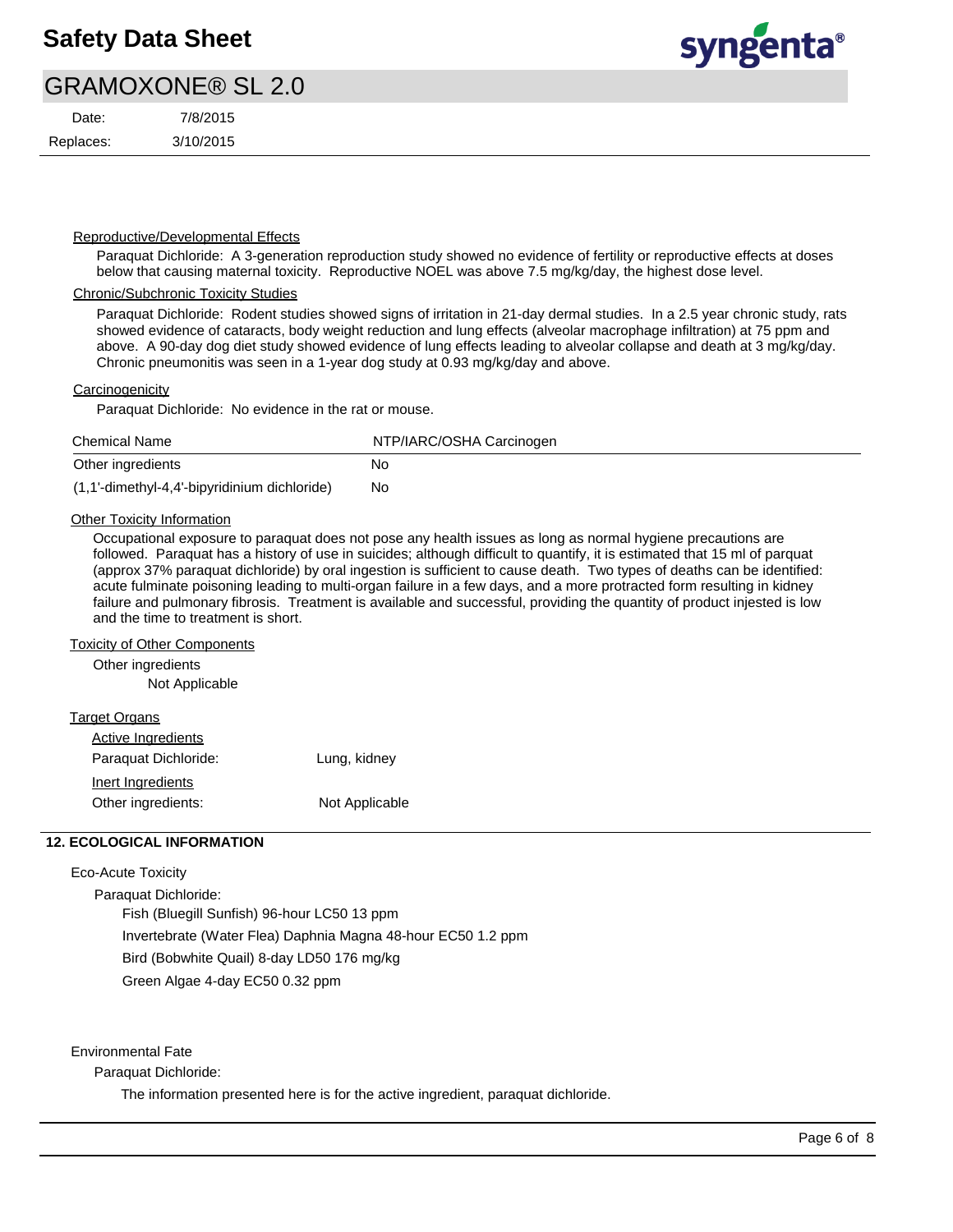

# GRAMOXONE® SL 2.0

Replaces: Date:

3/10/2015 7/8/2015

Low bioaccumulation potential. Persistent in soil. Not persistent in water. Immobile in soil. Sinks in water (after 24 h).

# **13. DISPOSAL CONSIDERATIONS**

Disposal:

Do not reuse product containers. Dispose of product containers, waste containers, and residues according to local, state, and federal health and environmental regulations.

Characteristic Waste: Not Applicable

Listed Waste: Not Applicable

## **14. TRANSPORT INFORMATION**

### DOT Classification

Ground Transport - NAFTA Proper Shipping Name: Corrosive Liquid, N.O.S. (Paraquat) Hazard Class: Class 8 Identification Number: UN 1760 Packing Group: III

**Comments** 

Water Transport - International Proper Shipping Name: Corrosive Liquid, N.O.S. (Paraquat), Marine Pollutant Hazard Class: Class 8 Identification Number: UN 1760 Packing Group: III

Air Transport Proper Shipping Name: Corrosive Liquid, N.O.S. (Paraquat) Hazard Class: Class 8 Identification Number: UN 1760 Packing Group: III

## **15. REGULATORY INFORMATION**

### Pesticide Registration:

This chemical is a pesticide product registered by the Environmental Protection Agency and is subject to certain labeling requirements under federal pesticide law. These requirements differ from the classification criteria and hazard information required for safety data sheets, and for workplace labels of non-pesticide chemicals. Following is the hazard information as required on the pesticide label:

Danger-Poison: May be fatal if swallowed. Fatal if inhaled. Do not breathe spray mist. Wear a dust mist NIOSH-approved respirator with any N, R, P, or HE filter. Causes substantial but temporary eye injury. Wear protective eyewear (face shield required when mixing/loading). Harmful if absorbed through skin. Do not get in eyes, on skin, or on clothing. Avoid contact with skin, eyes or clothing. Wash thoroughly with soap and water after handling and before eating, drinking, chewing gum, using tobacco or using the toilet. Remove and wash contaminated clothing before reuse.

| EPA Registration Number(s):<br>100-1431 |                                               |  |  |
|-----------------------------------------|-----------------------------------------------|--|--|
| EPCRA SARA Title III Classification:    |                                               |  |  |
| Section 311/312 Hazard Classes:         | Acute Health Hazard                           |  |  |
|                                         | Chronic Health Hazard                         |  |  |
| Section 313 Toxic Chemicals:            | Paraguat Dichloride 30.1% (CAS No. 1910-42-5) |  |  |